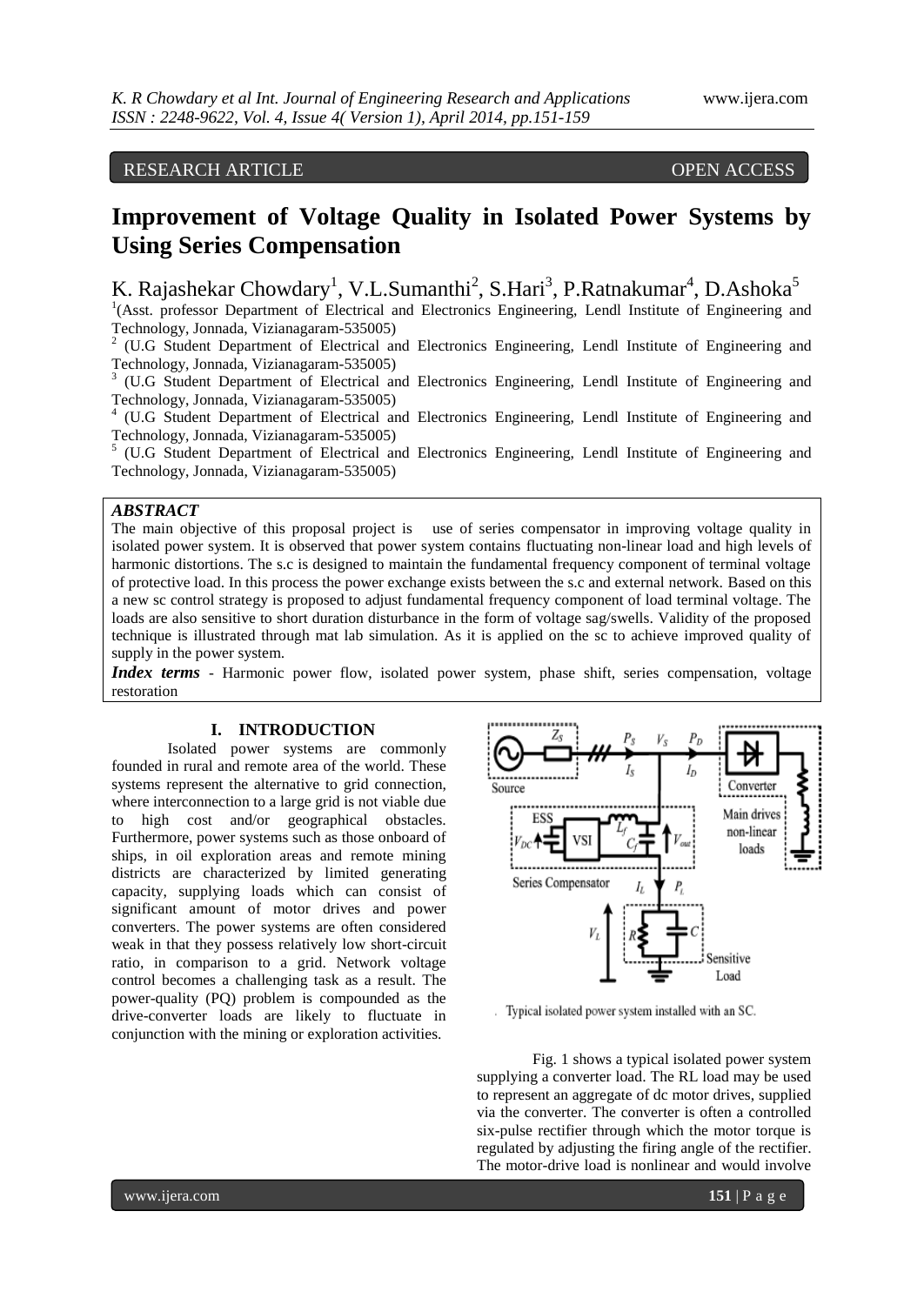commutation process within the converter. The consequence would be distortions in the voltage/current waveforms in the supply system, the extents of which are likely to fluctuate as the load changes [1], [2].

In addition to the drive load, one can also expect the presence of lower power capacitysensitive loads, such as computers or electronic controllers in the power system. The equipments needed to ensure the proper functioning of the exploration/mining activities. The sensitive loads would be connected in parallel with the nonlinear drive. Often such sensitive loads also contain input rectifiers that are capacitive in nature. The combined sensitive loads may be represented by the parallel Circuit shown in Fig. 1. While the total capacity of the sensitive loads could be much smaller than that of the main drives, the distorted supply voltage is harmful to the sensitive loads. Excessive voltage distortions could cause the sensitive loads to maloperate. The loads are also sensitive to shortduration disturbances, in the form of voltage sags or swells. The disturbances can be due to faults or most likely, the fluctuating load cycles of the main drives. In the latter case, voltage flickers can occur and they can be of major concern. Thus one important consideration in the design and operation of the power system would be to ensure that the quality of supply to the sensitive loads comply with that prescribed under industry standards, such as the ITI curve

[3].A traditional method to achieve improved PQ is to use passive filters connected at the sensitive load terminals [4]. However, this practice has some shortcomings: the effectiveness of the scheme could deteriorate as the source impedance or load condition changes; it can lead to resonance between the filter and the source impedance. For these reasons, active filters such as that described in [5] may be used. Essentially an active filter, connected at the sensitive load terminal, injects harmonic currents of the same magnitude but of opposite polarity to cancel the harmonics present there. However, as noted earlier, harmonic distortions are only part of the problem faced in such a network: the variations in the drive load would result in voltage sag/swell or flickers appearing in the upstream voltage **VS.** Thus, the challenge is to regulate the sensitive load terminal voltage **VL** so that its magnitude remains constant and any harmonic distortion is reduced to an acceptable level. In a recent study, [6] proposes a series compensation method to mitigate the harmonics problem for the

power system shown in Fig. 1. However, compensation for voltage sag/swell or flicker has not been considered. Series voltage compensation methods have been discussed in [7], [8]for the mitigation of short-duration voltages/swells but the presence of harmonic voltages/current in the networks has been ignored This paper intends to fill this gap. Specifically, the investigation is to develop a method to control the fundamental component of **VL** . The control is achieved by regulating power flow via phase angle adjustment. Unlike the previous methods of [6]–[8], the investigation also shows that the voltage-sag ride through capability of the sensitive load can be improved through importing harmonic power from the external system into the SC.

## **II. HARMONIC MITIGATON AND POWER FLOW**

With regard to the problem in hand, it is assumed that the nonlinear converter and the sensitive loads are balanced. In what follows, symbols with the subscript "S" denote quantities which are associated with the upstream source, "L" for those associated with the sensitive load, "D" with the downstream main converter drive and  $C$ " with the series compensator. Subscript "h"denotes the harmonic component and "1" that of the fundamental. Voltage and current phasors are denoted with a symbol" $\rightarrow$ " on the top of the respective quantities. Their magnitudes (rms) are shown as capital letters while their peak values are denoted "A" on top. Vectors are denoted by bold letters. As shown in Fig. 1, the central part of the SC is the voltage source inverter (VSI) and the energy storage system (ESS). As PWM switching scheme is often used in the VSI, harmonics are generated and filtering is required. **Lf** and **Cf** are the filter inductance and capacitance. While the detailed function of the SC under voltage sag/swell can be found in [7], [8], suffice to state that the VSI synthesizes the required voltage quantity **V (out)** which would be injected in series with. **VL**The ESS would act as a buffer and provides the energy needed for load ride through during a voltage-sag. Conversely, during a voltage-swell, excess energy from the network would be stored in the ESS so that **VL** can be controlled.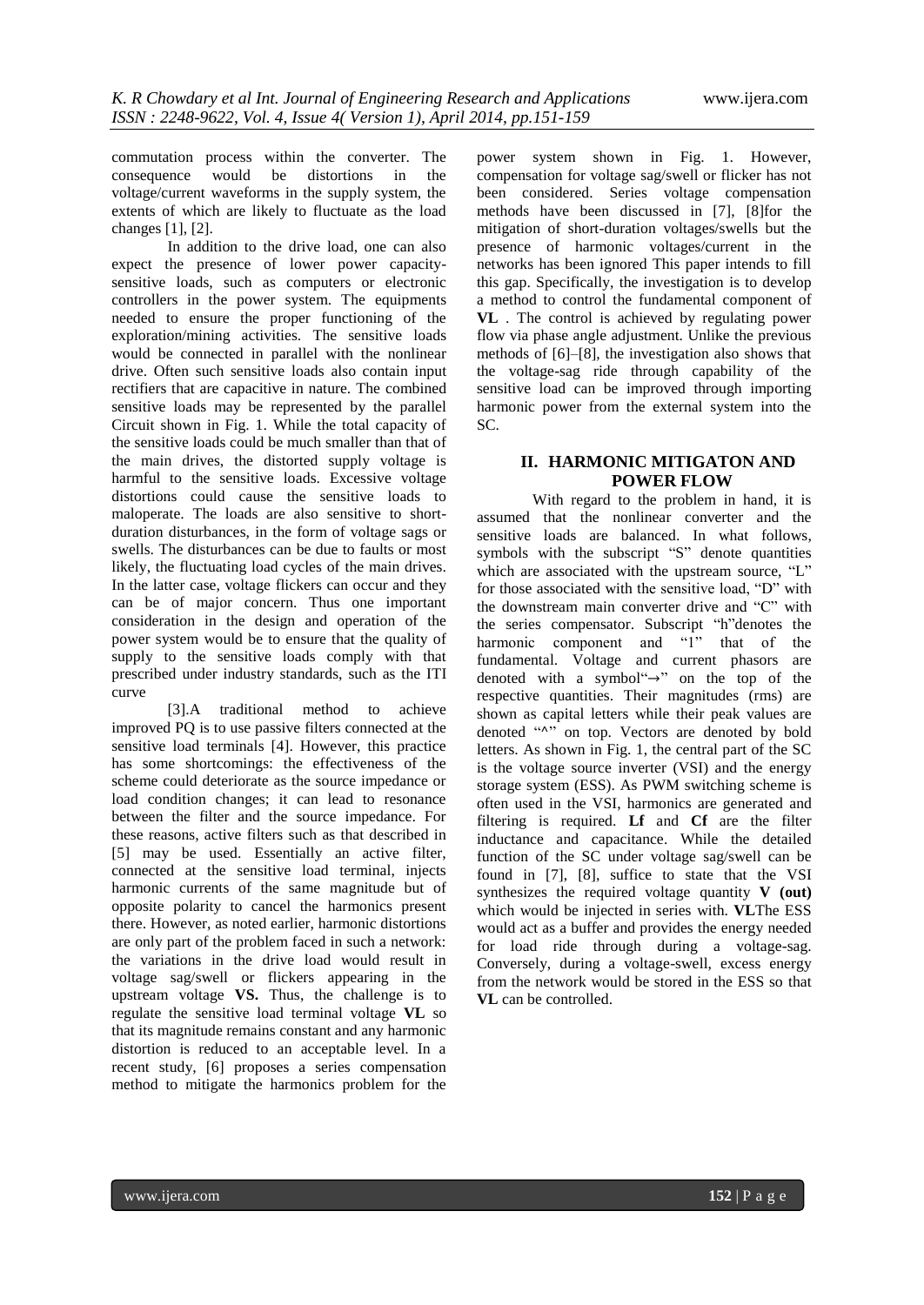$$
V_{S} = \begin{bmatrix} V_{Sa} \\ V_{Sc} \\ V_{Sc} \end{bmatrix} = \begin{bmatrix} \sum_{n=1}^{\infty} [V_{0n} + \hat{V}_{1n} \sin(n\omega_{o}t + \varphi_{1n}) + \hat{V}_{2n} \sin(n\omega_{o}t + \varphi_{2n})] \\ \sum_{n=1}^{\infty} [V_{0n} + \hat{V}_{1n} \sin(n\omega_{o}t + \varphi_{1n} - 2n\pi/3) \\ + \hat{V}_{2n} \sin(n\omega_{o}t + \varphi_{2n} + 2n\pi/3)] \\ \sum_{n=1}^{\infty} [V_{0n} + \hat{V}_{1n} \sin(n\omega_{o}t + \varphi_{n} + 2n\pi/3) \\ + \hat{V}_{2n} \sin(n\omega_{o}t + \varphi_{2n} - 2n\pi/3)] \end{bmatrix}
$$
(1)

### *CONTROL OF HORMONIC DISTORTION*

Distorted phase voltage **Vs** on the upstream source-side of the sensitive load can be expressed as shown in (1) at the bottom of the page for phases a, b, and c where  $\omega$  is the fundamental frequency, n is the harmonic order; **V0n** is the zero phase sequence voltage component; **V1n** and  $\varphi$ **1n** are the peak and phase of the positive phase sequence voltage

component; **V2n** and  $\varphi$ 2n are the peak and phase of the negative phase sequence voltage component. When expressed in this manner, **Vs** would be completely general and would include unbalances in the network.

Clearly, distorted voltage is undesirable at the sensitive load terminals.



 $(a)$  $(b)$ 

**Fig. 2.** Equivalent circuits of the sensitive load-SC branch **Fig.3**.Sensitive load-sc branch. (a) For (a) fundamental component and (b) hth harmonic Equivalent circuit describing harmonic Component compensation (b) phasor diagram for the



The fundamental components of the voltages contained in (1) are

$$
\boldsymbol{V}_{S1} = \begin{bmatrix} V_{Sa1} \\ V_{Sb1} \\ V_{Sc1} \end{bmatrix} = \begin{bmatrix} \hat{V}_{11} \sin(\omega_o t + \varphi_{11}) \\ \hat{V}_{11} \sin(\omega_o t + \varphi_{11} - 2\pi/3) \\ \hat{V}_{11} \sin(\omega_o t + \varphi_{11} + 2\pi/3) \end{bmatrix} . \quad (2)
$$

From (1) and (2), therefore

www.ijera.com **153** | P a g e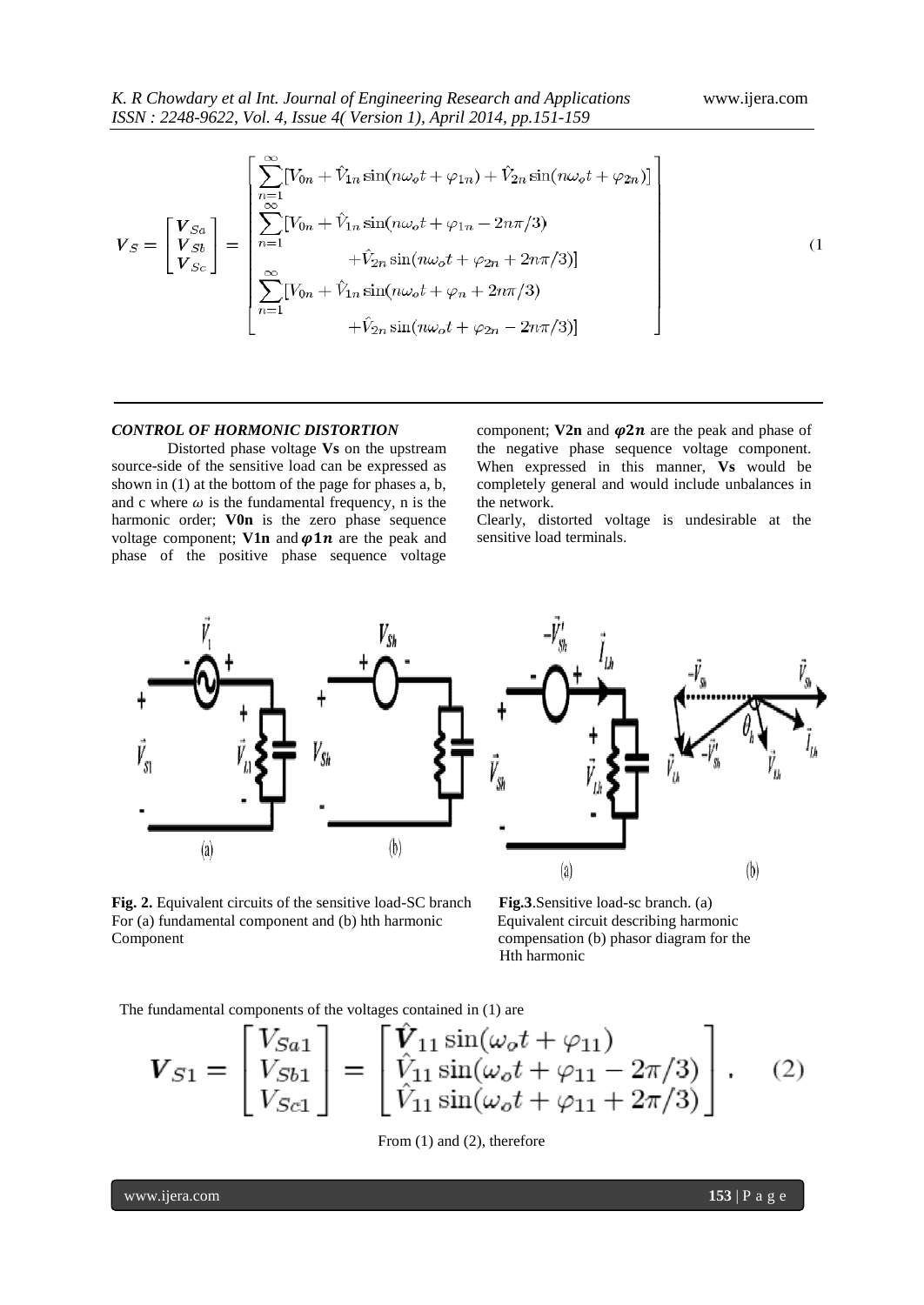$$
\boldsymbol{V}_S = \boldsymbol{V}_{S1} + \boldsymbol{V}_{Sh} \tag{3}
$$

Where, **Vsh** contains all the harmonic components in (1). The proposed voltage injection method shown in [6] is to inject voltage components in series with **VS** and the desirable injected voltages would contain all the harmonic components in (1). Hence, from (1) and (2), the injected voltage from the SC would be

$$
V_{\text{out}} = -V_{Sh} = V_{S1} - V_S. \tag{4}
$$

Thus far, one has only considered the condition that **Vs** contains harmonic distortions. However, a voltage sag/swell may appear in **Vs** and hence, **Vs1** could differ from specified desirable value. Assume the desirable load side fundamental voltage components are

$$
V_{L1} = \begin{bmatrix} V_{La1} \\ V_{Lb1} \\ V_{Lc1} \end{bmatrix} = \begin{bmatrix} \hat{V}_{L1} \sin(\omega_o t + \varphi_{11}) \\ \hat{V}_{L1} \sin(\omega_o t + \varphi_{11} - 2\pi/3) \\ \hat{V}_{L1} \sin(\omega_o t + \varphi_{11} + 2\pi/3) \end{bmatrix}.
$$
 (5)

Ideally, the injected voltage from the SC would then have to be

Extracting the fundamental component **Vout** of and denoting it by the phasor **V1**, one obtains

$$
V_{\text{out}} = V_{L1} - V_{\text{S}} = V_{L1} - V_{S1} - V_{Sh}.
$$
 (6)  

$$
\vec{V}_1 = \vec{V}_{L1} - \vec{V}_{S1}.
$$
 (7)

In this way, the equivalent circuit describing the sensitive load branch can then be decomposed into the fundamental frequency component and harmonic component circuits, as shown in Fig. 2(a) and (b), respectively.

Under such an ideal compensation situation, there will be no harmonic component in the sensitive load current *I*L and thus, no harmonic energy exchange can exist between the SC and the external system. Energy exchange is only due to the fundamental frequency components of **Vout** and *IL*. In practice, however, the SC has a finite bandwidth. A phase lag inevitably exists between **Vsh** and **IL** the actual injected voltage from the SC. The lag results in voltage pulses appearing at the terminals of the sensitive load. As the RC sensitive load impedance decreases with frequency, the voltage Pulses will cause large harmonic current distortions to appear in a practical method to limit the **THD** in **IL** to a prespecified level has been proposed in [6]. It involves a new strategy to control **Vout** and the use

of a series filter. Essentially, is obtained from **IL**, through a lead-lag feedback scheme while the series filter reduces high-frequency harmonics in. Hence, there will be harmonic current **ILh** in the circuit, as shown in Fig. 3(a). As **Vsh** contains harmonic components, harmonic power flow can exist between the SC and the external system.

#### **Power Flow Control through SC**

Having described the harmonic mitigation principle and noting that harmonic power flow would exist in the SC circuit, detailed analysis will be carried out next. For the convenience of Analysis and assuming Negligible in the network, a single-phase equivalent system (phase "a") is used to describe the three-phase system shown in Fig. 1.

Let the frequency component of the sensitive load current, , IL1betaken as the reference phasor.

 In general, the instantaneous SC output power is given by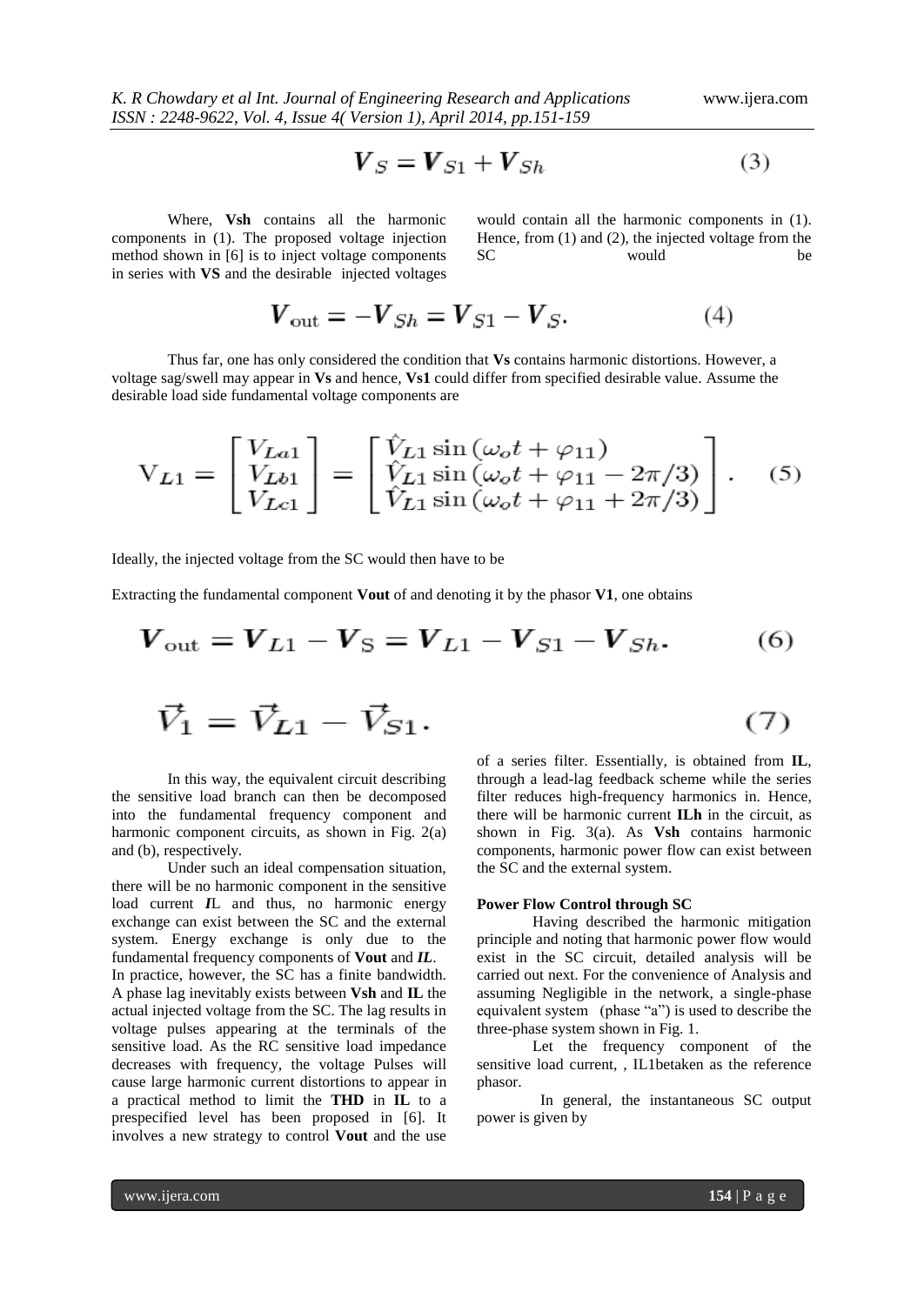$$
p_C(t) = V_{\text{out}}(t)I_L(t).
$$
 (8)

Suppose the upstream load change has resulted in momentary sags/swells in**VS1**. The aim of the compensation is to ensure the magnitude of **VL1**is maintained constant. If one were to introduce

phase-shift into  $\alpha$ to  $VL1$ , one would obtain a new injection voltage from that described by (6), i.e.,

$$
V_{\text{out}}(t) = \hat{V}_{L1}\sin(\omega_o t + \varphi_{11} + \alpha) - [V_{S1}(t) + V'_{Sh}(t)]. \tag{9}
$$

In this way

$$
p_C(t) = V_{\text{out}}(t)I_L(t)
$$
  
=  $\left[\hat{V}_{L1}\sin(\omega_o t + \varphi_{11} + \alpha) - \hat{V}_{11}\sin(\omega_o t + \varphi_{11})\right]$   

$$
-\sum_{h=2}^{\infty} \hat{V}'s_h\sin(h\omega_o t + \varphi'_h)
$$
  

$$
\cdot \left[\hat{I}_{L1}\sin(\omega_o t) + \sum_{h=2}^{\infty} \hat{I}_{Lh}\sin(h\omega_o t + \sigma_h)\right]
$$
(10)

Where h is harmonic order, **VS1**and  $\varphi h$  are the peak value and phase of the harmonic component of the actual injection voltages ILh and  $\sigma h$  are the peak value and phase shift Of the hth harmonic component in IL The cycle-average value of PC (t) is seen to contain two terms: a contribution each from the Fundamental frequency component and the harmonics

$$
P_{C1} = \frac{1}{2} \hat{V}_{L1} \hat{I}_{L1} \cos(\varphi_{11} + \alpha) - \frac{1}{2} \hat{V}_{11} \hat{I}_{L1} \cos(\varphi_{11})
$$
  
\n
$$
P_{Ch} = -\frac{1}{2} \sum_{h=2}^{\infty} \hat{V}'_{Sh} \hat{I}_{Lh} \cos(\theta_h) \text{ where } \theta_h = \varphi'_h - \sigma_h
$$
\n(11)

Where PC1 corresponds to the power flow of the fundamental frequency component. It is controllable through the introduced phase shift  $\alpha$  to **VL1**in. Thus, **Pc** can be varied through **Pc1** via adjustments in  $\alpha$ . Pch Corresponds to the power flow of the harmonic components. In the process of varying Pc1, Pch is assumed constant over the time interval when is being adjusted. This is a reasonable assumption because the adjustments in  $\alpha$  can be accomplished in a much shorter time, as the rate by which the electro-mechanical drive load and therefore the harmonic level can vary is slow in comparison. Also, as the only significant source of energy storage in the SC is the ESS, would indicate an export of power from the SC to the external system. It will cause a decrease in the voltage across the ESS. Conversely will begin to rise if the SC starts to import from the external system. Variations of will affect the compensation capability of the SC and excessive voltage rise will damage the ESS. Hence,

has to be controlled within acceptable range, that is, has to be regulated. Fig. 3(b) shows the phasor diagram of th harmonic order compensation by the SC. For perfect harmonic voltage cancellation, the ideal voltage injected by the SC is but due to the SC bandwidth limitation described earlier, the actual voltage injected is. Although the phase difference between and would depend on the SC controller design, this phase difference is expected to be small in practice if the cancellations to be reasonably effective. Since the sensitive load is assumed to be resistive-capacitive, the th harmonic voltage component across the load lags the harmonic current. The phase angle between and is therefore larger than 90, as shown. Thus the harmonic power, that is, the SC will import real power from the external system. The extent of the power import will depend on the injection voltage, which, in turn, depends on the main drive load operating conditions. This aspect will be examined in greater details next.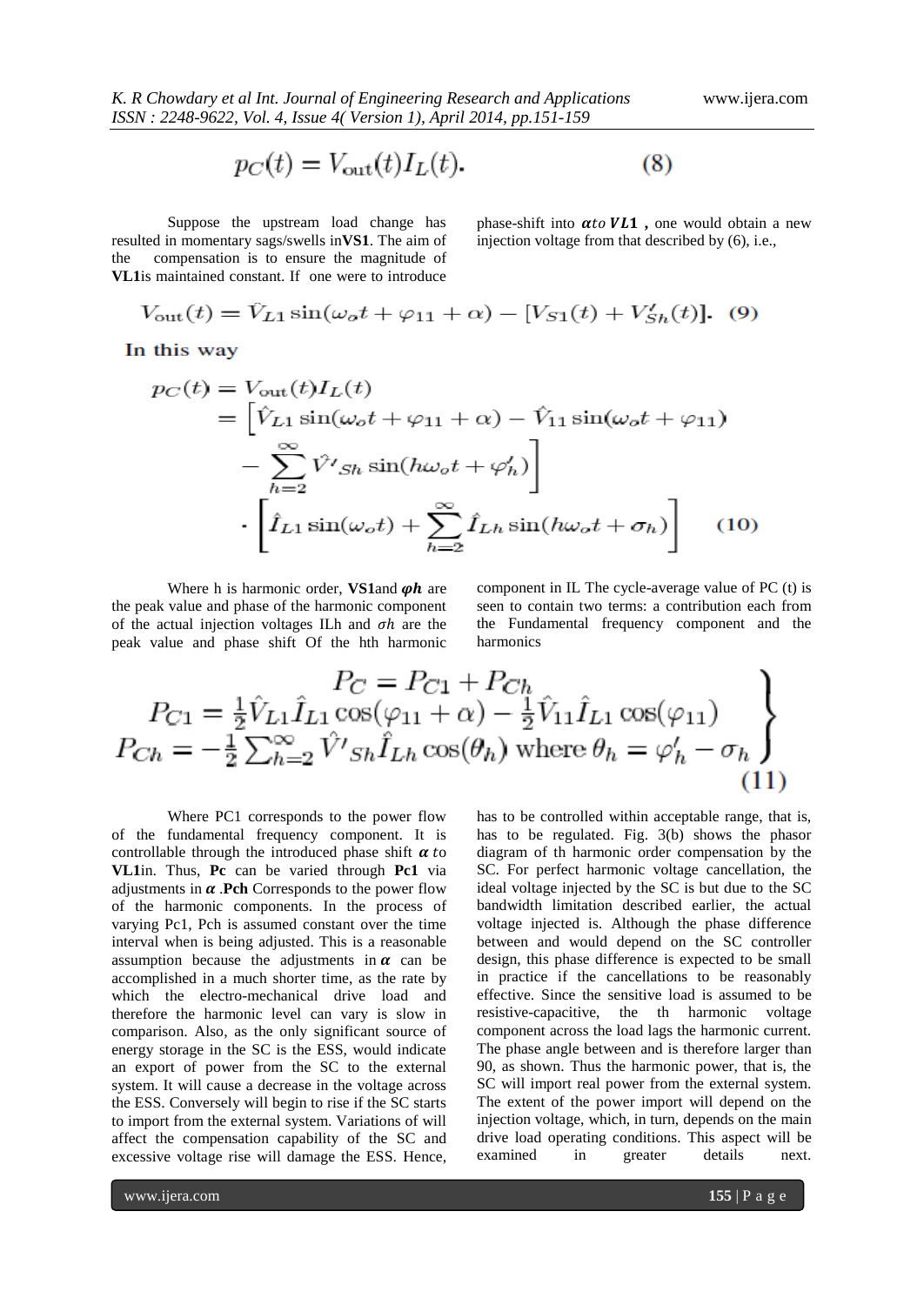#### **Harmonic Power Flow**

In Fig. 4, the main load is shown as a dc drive system. The dc motor, represented by the equivalent RL circuit, is assumed to be fed by a sixpulse controlled converter. The firing angle of the converter determines the average value (VD) of the output voltage. The converter output current can be controlled via a PI regulator which changes  $\delta$  1In this way, the effect of a load change can be readily studied by altering the reference current **Iref.** Details of the control technique can be found in [9].The main converter load is the dominant harmonic source in the power system due to its much larger capacity, compared to the SC and sensitive load. The SC is assumed to be "ideal" in that whatever harmonics generated by the VSI are effectively dealt with by its LC filter. The SC is a harmonic "sink." In this way, the harmonic power **(PDh)** produced by the nonlinear main drive load is dissipated in the upstream source impedance and is absorbed by the sensitive load. The harmonic power flow to the upstream source **(PSh)** and into the sensitive load **(PLh) is** as shown in Fig. 4



**FIG**: Harmonic power flow in the isolated system: hth harmonic component.

To assess the value of **(PDh),** the harmonic contents of **VS (t)** and Id **(t)** have to be known. In order to do so, the following Assumptions are made: the upstream source consists of balanced sinusoidal EMF of constant voltage with equal inductances; its phase "a" terminal voltage is of the form**VS1** (t) = **Vm sin** $\omega t$  and **Id** is assumed to be ripple free The firing angle  $\delta 1$  changes as load condition varies and in general  $\delta$ 1, and the overlap angle of the converter determine the exact waveform of **VS (t)** [10]. Harmonic components of **VS (t)** and **Id (t)** could be obtained through Fourier analysis and can be evaluated. Furthermore, once **VS (t)** has been determined, can also be determined as the source

impedance is assumed known. The balance of the harmonic power **(PLh)** is diverted to the SC branch. Part of this harmonic power will be absorbed by the sensitive load. Once, **(PDh), (PSh)** and **(PLh)** have been obtained, the harmonic power imported by the SC, **Pch** could be evaluated. Numerical examples will now be used to illustrate how the harmonic power flow in the network can be assessed.

## **III. VOLTAGE RESTORATION**

Having considered harmonic power flow in the isolated power system, voltage restoration will be examined next. As stated earlier, voltage control of the ESS is necessary to ensure the proper operation of the SC and to protect the device. Thus it is desirable to regulate the power transfer between the SC and the external system so that **Vdc** across the ESS of the SC can be maintained. Once this is achieved, the SC will be able to exercise network voltage control, in a manner described in [7] and [8]. The SC will assume this role of voltage control until such time when the excitation system of the upstream generator becomes effective in forcing the generator to share the voltage regulation duty. However, if the excitation system is a slow-acting electro mechanical type, the sensitive load would have to rely very much on the SC to achieve a **VL** constant. It is therefore necessary to examine the extent by which the SC can exercise such control. Furthermore, in terms of voltage quality, it is the fundamental component of **VL** which is of the greatest importance. Hence in what follows, the focus is on maintaining the magnitude of this Voltage component denoted **VL1**. The condition of zero power transfer between the SC and the External system is examined first. From (11), this means that, that is **Pch>0**, when (24) As shown in Section II, it is concluded that the SC absorbs harmonic power from the external system, that is, . Thus, from (24), at zero power transfer, the SC

should export power of the fundamental frequency component equal to an amount **Pch** in order to balance the imported harmonic power. Next, define an equivalent fundamental frequency component voltage of the SC injected voltage **V (out)** such that

## **VP IL1=PCh**

The last expression means that when the projection of the fundamental frequency component of **V (out)** (shown as **VL1**in Fig. 5) onto **IL1** is **VP**, the condition for zero power transfer is reached. As shown in the previous Section, **IL1**and **Pch are** known quantities for a given power system operating condition.

#### **VOLTAGE SWELL**

When the drive load varies and causes a voltage swell **VS1>VL1**, as shown IL1 in Fig. 5(a),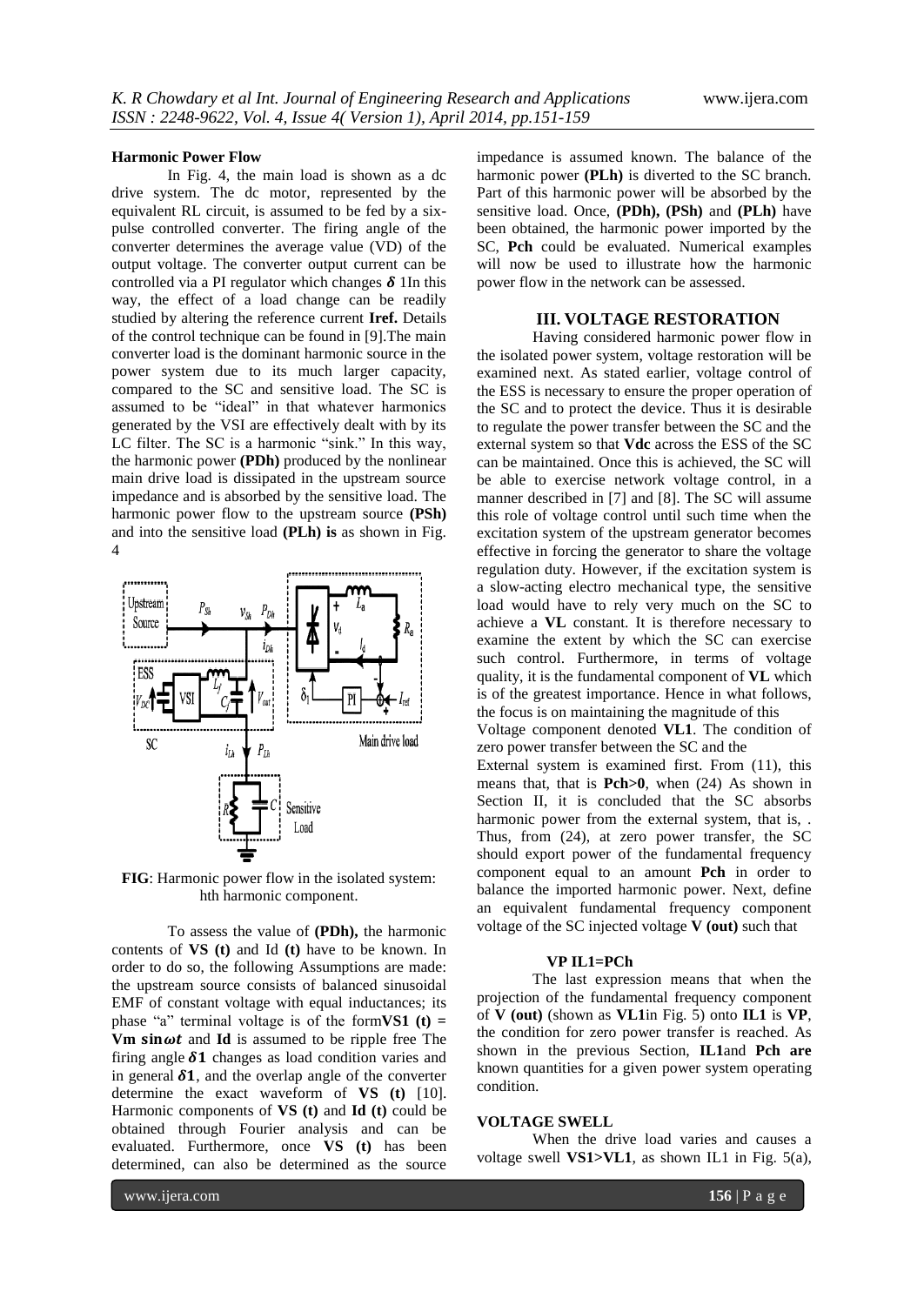where is shown as the reference phasor. Since **VL1**denotes the desired voltage magnitude at the sensitive load terminals, the aim is to maintain it constant through the action of the SC. Assume the sensitive load is of constant power factor at the fundamental frequency. Therefore from  $(11)$ ,  $\theta = \varphi \mathbf{1} + \alpha$  that is, the phase angle between **IL1**and  $VLI$  is constant at  $\theta$   $\alpha$  is the phase shift described in Section II. From (7), the SC injected voltage is

## **V1=VL1-VS1**

$$
PC1 = Re\{V1*IL1\}
$$

$$
P_{C1} = \frac{1}{2} [V_{L1} \cos \theta - V_{S1} \cos(\theta - \alpha)] \cdot I_{L1}.
$$
 (26)

## **IV. VOLTAGE SAG**

The above analysis can be extended to deal with the event of voltage sag, that is, . Fig.  $5(b)$ shows a general phasor diagram during voltage sag. By similar reasoning as shown for voltage swell, when

$$
\alpha > \alpha_0 = \theta - \arccos\left(\frac{\cos\theta - \beta}{\gamma}\right) \tag{30}
$$

### **V. ILLUSTRATIVE EXAMPLES**

The example shown on Fig. 4 may now be used to verify the effectiveness of the SC in enhancing the voltage quality of the power system. The upstream generator is represented as a220-V voltage source, with its AVR action ignored. The



Fig. 7. Terminal voltage (V) of the sensitive load Fig: 8.Terminal voltage of ESS following load Before and after a +25% main load change change change 70% load increase —without the SC.



System prior to and after the 25% main load increase sc 40% load increase.

source impedance (ZS) is assumed to be 0.05 p.u. and .q=20 the main load converter is assumed to be a sixpulse controlled rectifier. The dc motor, as shown in Fig. 4, has Ra=2ohm and La=25mH. The rating of the dc load is 2 kW and it is also the base value chosen for the system. The current of the motor is controlled and load change is simulated by changing (Iref) the of the motor. The capacity of the sensitive load is assumed to be0.2 kVA (i.e..)  $k=10$  and its power factor at the fundamental frequency is 0.75 leading. The sensitive load level is assumed to be at full load in these examples. The SC was modeled as a PWM inverter and its detail model is given in [13]. A capacitor is used as the ESS. The simulations were accomplished using MATLAB. The voltage at the sensitive load terminals is as shown in Fig. 7 when a load change occurs but without the SC in service. Before the load change, the motor drive is at 0.5-p.u. loading and it can be shown that VL has a THD level of 30%.Fig. 8 shows the corresponding waveforms when the SC is in-service. With harmonics compensation by the SC, the sensitive load is protected against the harmonic distortion and the THD of the voltage has been significantly reduced to 3%.

The harmonic power flow (expressed on the base of the sensitive load capacity of 0.2 kVA) in the isolated power system is shown in Fig. 9. Prior to a 25 % load change Pch, imported by the SC during compensation is about 0.13 p.u. Ona0.2-kVA base, IL1=1p.u. and from  $(25)$ , VP=0.23 p.u. Thus,  $\beta = 0.13$  p.u. According to (33), the sag ride through limit





**Fig. 9** Harmonic power flows in the isolated power **Fig12**: Terminal voltage of the sensitive load with

www.ijera.com **157** | P a g e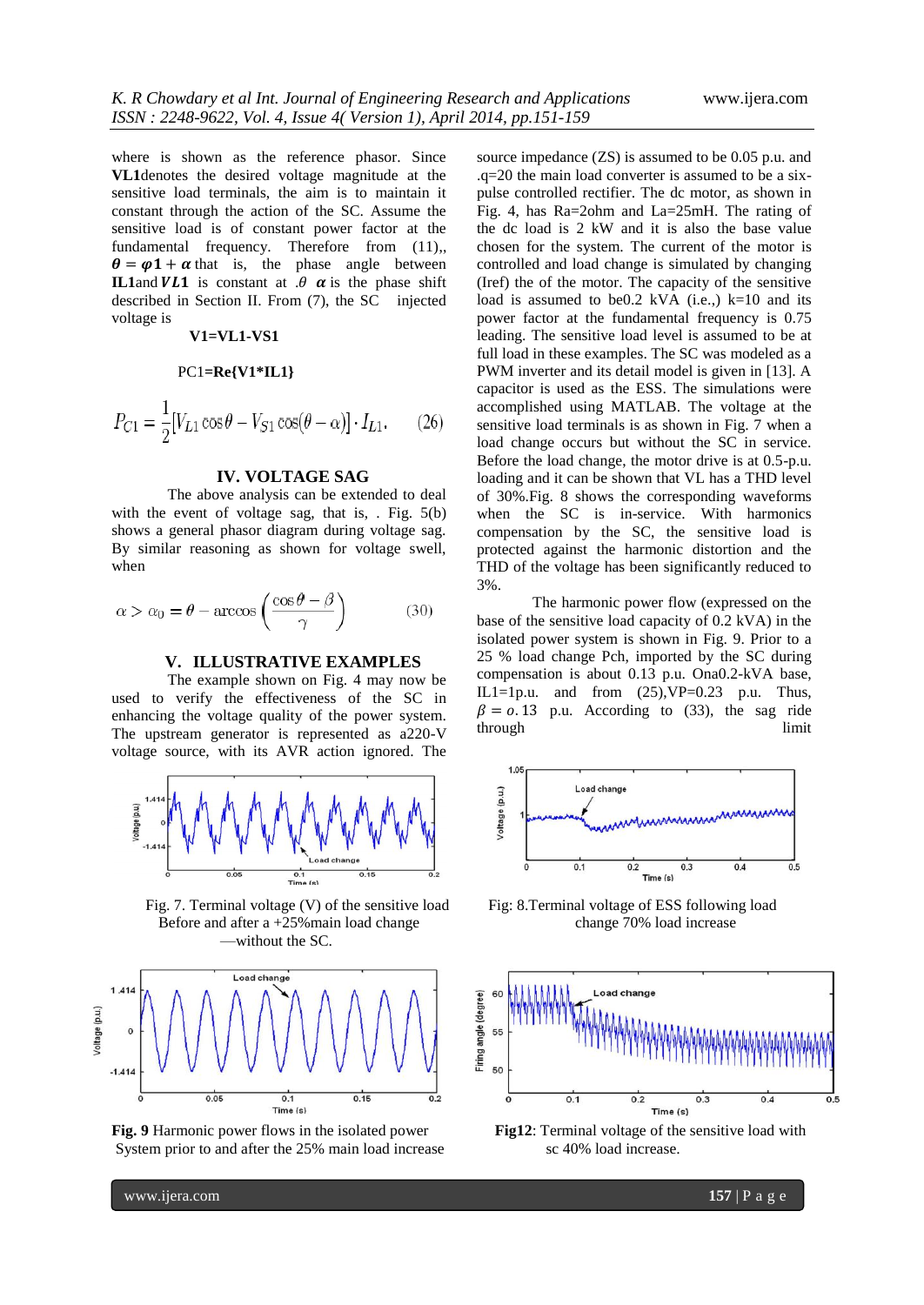

**Fig. 9** Harmonic power flows in the isolated power **Fig12**: Terminal voltage of the sensitive load with system prior to and after the 25% main load increase sc 40% load increase.

is about 0.62 p.u. The % load change has resulted in a70% voltage sag, as shown in Fig. 7, when the SC is not in service. The load change has caused to decrease to about 0.1p.u. This means that also decreases correspondingly. Is now about 0.65 p.u. but it is still less than the load power factor. Hence the SC can still assist the load in riding through the sag,



As shown in Fig. 8. Fig. 10 shows the ESS voltage during restoration: decreases marginally and is a restored in10 cycle or so in the face of the voltage sag. Fig. 9 shows that as the load changes, also varies because the firing angle is adjusted. This can be seen in Fig. 11.From the above results, the VA capacity of the SC has been evaluated using Fig. 5(b) and is estimated to be some 36% of the sensitive load rated capacity. The corresponding .Fig. 12 shows the waveform of during a 50% voltage sag when the dc motor load is increased by 40%. The sensitive load Fig. 10. Terminal voltage of ESS (V) following load change: 70% voltage sag. Fig. 11. Firing angle of rectifier during main load changes due to the 70%voltage sag. Fig. 12. Terminal voltage (V) of the sensitive load: with SC for a 40% load increase. Fig. 13. Terminal voltage of ESS for a 40% load increase. Is seen restored through the voltagesag.However, the load increase is so large that it has resulted in to be below the limit predicted by (33). Is sustained only through the continuous of from the ESS. Hence, the



voltage of the ESS cannot be maintained, as is shown in Fig. 13.

Similar studies have also been carried out under voltage swell conditions to confirm that the SC can indeed provide satisfactory ride through performance for the power system. A full prototype of the SC is under development, with the view to use it to validate the results of the analysis described earlier

#### **VI. CONCLUSION**

Voltage quality improvement in an isolated power system through series compensation has been investigated. The power system contains significant proportion of fluctuating nonlinear load and a high level of harmonic distortions is observed. Method to control the injection voltage of the SC so that it can Mitigate the effects of the harmonics has been proposed. The SC is also designed to maintain the fundamental frequency component of the terminal voltage of protected sensitive load. In the process of harmonic voltage compensation, it is shown that power exchange exists between the SC and the external network. Based on the analysis of the harmonic real power flow in the power system, it is seen that the SC would import harmonic real power from the external system. A new SC control strategy is then proposed which involves the phase adjustment of the fundamental frequency component of the sensitive load terminal voltage. Through the analysis on the power exchange, it is shown that the load ride through capability during voltage sag can be improved with the support of the harmonic real power absorbed by the SC. The capacity of the SC required is mode stand, therefore, makes it a viable device for such an application. Simulations have confirmed the effectiveness of the proposed method, as it is applied on the SC to achieve improved quality of supply in the power system.